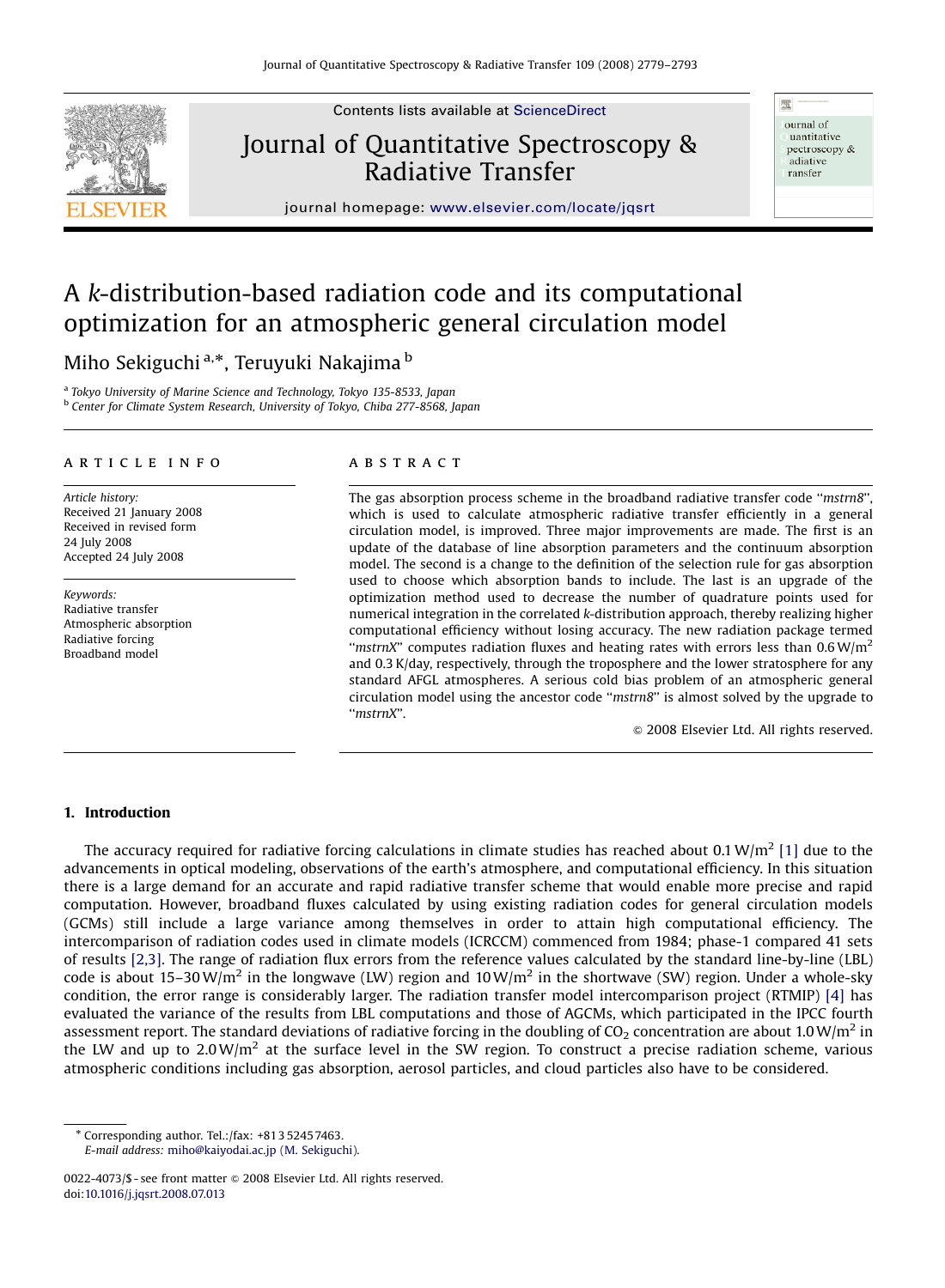More than ten broadband models have been developed by various organizations. A majority of these models use the correlated-k distribution (CKD) method [\[5\]](#page-14-0) for nonhomogeneous atmosphere [\[6\].](#page-14-0) Atmospheric and Environmental Research Inc. (AER) developed the rapid and accurate broadband model (RRTM) [\[7\]](#page-14-0). This model is highly accurate due to the efficient schemes for gas absorption calculations optimized by the LBL model for the HITRAN database. The European Center of Middle-Range Weather Forecast (ECMWF) developed a broadband radiation scheme [\[8\]](#page-14-0) for their GCM, which has been replaced by a rapid version of RRTM (RRTMG) since 2000 [\[9\]](#page-14-0). At the same time, a neural network-based radiative transfer scheme has been developed [\[10\]](#page-14-0) as an alternative to increase the computational efficiency. The National Center for Atmospheric Research (NCAR) developed a radiation scheme [\[11,12\]](#page-14-0) for their community climate model (CCM3), by which known biases are considerably improved using the RRTMG.

A broadband radiative transfer code ''mstrn8'' [\[13\]](#page-14-0) has been implemented in mid 1990s in a series of Center for Climate System Research (CCSR)/National Institute of Environmental Study (NIES) AGCM simulations. The mstrn8 adopts a unique optimization method, different from those of the aforementioned codes, to decrease the number of quadrature points for the numerical integration of the gas absorption in the CKD approach. However, it is known that the mstrn8 has an error of about 10% in the radiative heating rate calculation around the tropopause thereby causing a serious cooling bias. It is therefore difficult for this model to meet the recent increased demand for accuracy. We need to improve the gas absorption process of the radiation here to solve these difficulties using mstrn8.

In this paper, we upgrade *mstrn8* to mstrnX with regard to the following three points, namely, use of new optical databases, treatment of more absorption bands, and adoption of several new optimization schemes for obtaining the CKD parameters. Section 2 introduces the descriptions of mstrn8 and our improvements. Section 3 presents the results of numerical simulations using AGCM and mstrnX. This is followed by discussions and conclusions in Section 4.

## 2. Improvement of mstrn8

## 2.1. Description of mstrn8

The radiation code mstrn8, which was developed in 1995 by CCSR, has been used in CCSR/NIES AGCM. In this code, a spectrum from 0.2 to 200 µm is divided into 18 spectral bands with 37 and 55 integration points in its standard and highresolution version, respectively; these versions can be selected depending on the accuracy required. The CKD method is adopted for efficient approximation of the wavenumber integration, and the numbers of quadrature points are optimized by a nonlinear optimization. The objective function of the optimization is given by the sum of the mean root square of errors of the radiation flux and the heating rate. This code can also be used to treat Rayleigh and Mie scattering and absorption/emission of particulate matters. The radiative transfer solver uses the two-stream approximation, but in a form of the discrete-ordinate method/adding method expandable to any stream number [\[14\].](#page-14-0)

[Fig. 1](#page-2-0) shows a profile of heating rate deviation of mstrn8-based values from LBL-values. The calculation was preformed off line to mid-latitude summer (MLS) atmosphere for clear sky condition. The surface is treated as a Lambertian reflector. The SW and LW regions are divided at 4  $\mu$ m. In the SW region, surface albedo is set to 0.1, the solar zenith angle is 60°, and daytime is assumed half a day in this simulation. These assumptions are used in all radiative transfer calculations in this paper when RTMIP cases are not being considered as explained later. The maximum error in the LW region is about -0.8 K/day at tropopause and about 0.4 K/day in the SW region at the middle of the stratosphere. The difference of the error between the standard and high-resolution versions is found to be insignificant, therefore, the result of the high-resolution version is not shown in the figure. The CCSR/NIES AGCM, implemented using the mstrn8 code for radiative flux calculations, is known to have a cold bias of about 10 K at the tropics and 5 K at the poles in summer in the tropopause as shown in [Fig. 2](#page-3-0). The maximum cold bias is observed near the altitudes of maximum error in mstrn8.

## 2.2. Absorption databases and gas absorption bands considered

For calculating the atmospheric energy transfer, the radiative energy in a wide spectral range must be considered while taking into account the line and the continuum absorption of molecules. Spectroscopic parameters of line absorption have been compiled into databases such as a series of HITRAN (HI-resolution TRANsmission) databases developed by a longrunning project by the Air Force Cambridge Research Laboratories (AFCRL) in the late 1960s in response to the need for detailed knowledge of the infrared properties of the atmosphere. The latest version of the database is HITRAN 2004 [\[15\]](#page-14-0). In the update of HITRAN 1992 to 2004, the total number of lines increased from about 710,000 to about 1,890,000 and the number of species of molecules increased from 31 to 39. The line-by-line radiative transfer model (LBLRTM) has been developed by the AER [\[16,17\]](#page-14-0) for calculating absorption coefficients using HITRAN 2004. In this study, we have introduced the line parameters of HITRAN 2004 to the new radiation code mstrnX. For the continuum absorption calculation, we adopt MT\_CKD\_1 [\[18\]](#page-14-0) instead of CKD\_0 in the LOWTRAN 7, which was used in mstrn8. As compared with CKD\_0, the band strength, the pressure and temperature dependencies, and the range of absorption are updated in MT\_CKD\_1. Heating rate profiles, calculated using the LBL model first with HITRAN 2004 in MT\_CKD\_1 and then HITRAN 92 in CKD\_0, show that the maximum difference in the calculation of the continuum absorption is about 0.3 K/day around the troposphere in the LW and 0.1 K/day around the stratosphere in the SW region.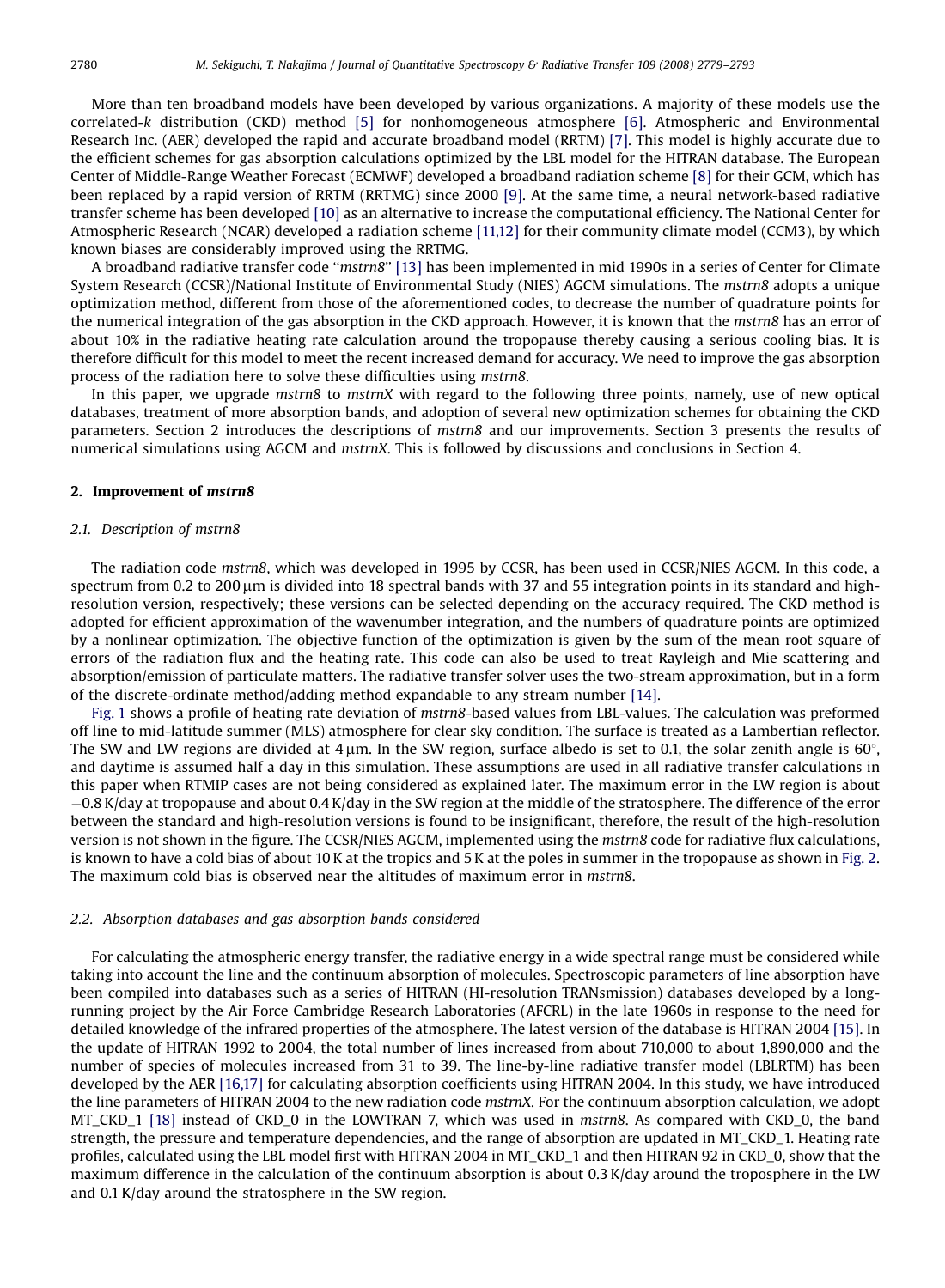<span id="page-2-0"></span>

Fig. 1. Error profiles of the heating rate for the mid-latitude summer atmosphere calculated by mstrn8. The solid and broken lines indicate results for the LW and SW fluxes, respectively.

In mstrn8, H<sub>2</sub>O, CO<sub>2</sub>, O<sub>3</sub>, N<sub>2</sub>O, and CH<sub>4</sub> are considered for line absorption bands and H<sub>2</sub>O, O<sub>3</sub>, and O<sub>2</sub> are considered as continuum absorption bands ([Table 1](#page-3-0)). There are, however, several other important absorption bands which are not listed. When comparing the results of LBL simulation where only those absorption bands in [Table 1](#page-3-0) are considered to those with the lines of all seven major gases ( $H_2O$ ,  $CO_2$ ,  $O_3$ ,  $N_2O$ ,  $CO$ ,  $CH_4$ , and  $O_2$ ), the difference in the radiation flux is about 3.6% and 5.3% in the LW and SW region, respectively. In order to upgrade mstrn8, it is necessary to add several other absorption bands for the earth's radiation budget. First of all, we readjust the spectral range of the wavenumber integration. Mstrn8 defines the SW region from 0.2 to  $4 \mu m$  and the LW region from 4 to 200 $\mu$ m; this defines the SW and LW spectral regions. The contribution of terrestrial radiative flux to the SW region is less than approximately 0.86% and the contribution of the extraterrestrial solar irradiance to the LW region is about 0.15%. For simplicity, we neglect this overlap in mstrnX, and maintain the same 4-µm boundary between the SW and LW regions. With regard to the lower and upper limits of the spectral region, the contribution from the spectral region of less than 0.2  $\mu$ m to the solar constant is about  $0.03\%$  and the contribution of the terrestrial radiation to the spectral region greater than  $200 \mu m$ is about 0.005%. These contributions are small and negligible with regard to tropospheric dynamics; however, they are important for chemical reactions and microwave radiative transfer applications. Therefore, the boundary of the LW region is changed to  $1000 \mu m$  and that of the SW region is changed to  $0.185 \mu m$  for the GCM applications to in photo-chemical process studies.

Many absorption bands are listed in the HITRAN database; the absorption bands should be selected not according to their band strengths described in the HITRAN database, but according to their influence on the radiative fluxes and also on the heating and cooling rates. The absorption bands and continuum of water vapor are present in spectrum regions greater than 0.4  $\mu$ m. It has important effects on the atmosphere; therefore, in mstrnX we consider water vapor absorption in all spectral bands longer than  $0.4 \mu m$ . The absorption bands of the other major gases are evaluated as the sum of errors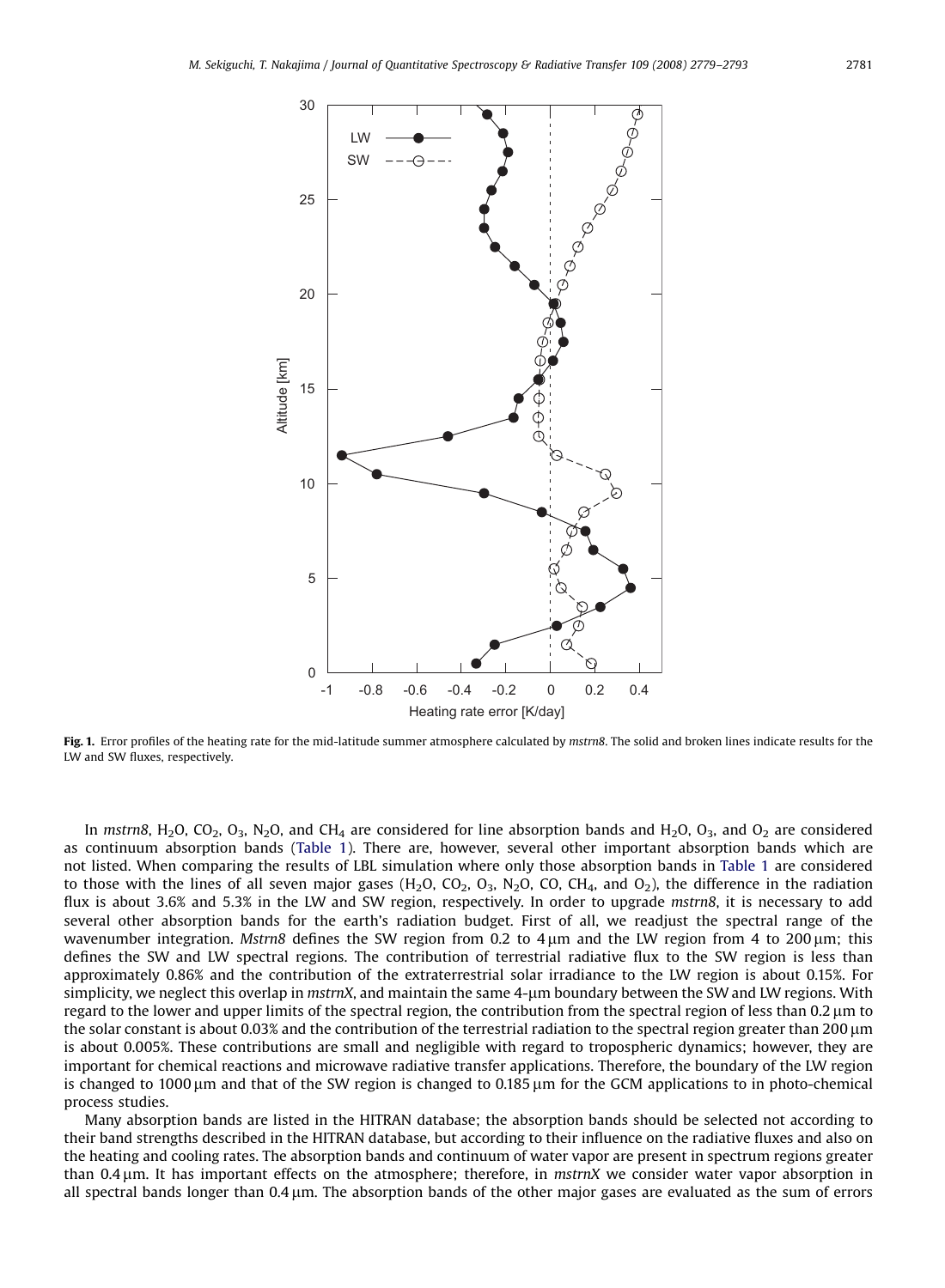<span id="page-3-0"></span>as shown below

$$
f_{\text{obj}} = \sqrt{\sum_{i\text{atm}=1}^{6} (F_{\text{err}}^{2} + H_{\text{err}}^{2}) / 6}
$$
\n
$$
F_{\text{err}} = \begin{cases}\n\frac{\sqrt{\int_{v_{1}}^{v_{2}} [F_{\text{TOA}}^{2} - F_{\text{TOA} \text{ref}}^{1}]}^{2} dv}}{\int_{v_{0}}^{v_{b}} F_{\text{TOA} \text{ref}}^{1} dv} + \frac{\sqrt{\int_{v_{1}}^{v_{2}} [F_{\text{st}}^{4} - F_{\text{st} \text{ref}}^{1}]}^{2} dv}}{\int_{v_{0}}^{v_{b}} F_{\text{fCOA} \text{ref}}^{1} dv} + \frac{\int_{v_{1}}^{v_{2}} [F_{\text{st} \text{ref}}^{1} dv}{\int_{v_{0}}^{v_{b}} F_{\text{st} \text{ref}}^{1} dv}}, \quad \text{in LW} \\
\frac{\sqrt{\int_{v_{1}}^{v_{2}} [F_{\text{TOA} \text{ref}}^{1} dv}}{\int_{v_{0}}^{v_{b}} F_{\text{TOA} \text{ref}}^{1} dv} + \frac{\sqrt{\int_{v_{1}}^{v_{2}} [F_{\text{st} \text{ref}}^{1} dv}}{\int_{v_{0}}^{v_{b}} F_{\text{st} \text{ref}}^{1} dv}}, \quad \text{in SW}\n\end{cases}
$$
\n(1)

$$
H_{\text{err}} = \sqrt{\sum_{l=1}^{NL} \left( \int_{\nu_1}^{\nu_2} h(l) dv - \int_{\nu_1}^{\nu_2} h_{\text{ref}}(l) dv \right)^2} / \sum_{l=1}^{NL} \int_{\nu_a}^{\nu_b} h_{\text{ref}}^2(l) dv
$$



Fig. 2. Latitude-pressure contours of the zonal and three monthly (December, January, and February) mean temperature differences between CCSR/NIES AGCM with mstrn8 and 15-year means of ERA40 temperature. Units are in K.

## Table 1

Wavenumber ranges, implemented gas species, and the number of integration points for the correlated k-distribution method in two versions of mstrn8

| <b>Band limits</b> | Line absorption          | Continuum absorption | Low | High           |
|--------------------|--------------------------|----------------------|-----|----------------|
| $50 - 250$         | H <sub>2</sub> O         |                      | 3   | 5              |
| 250-400            | H <sub>2</sub> O         |                      |     | 6              |
| 400-550            | H <sub>2</sub> O         |                      |     | 4              |
| 550-770            | $H_2O, CO_2$             | H <sub>2</sub> O     |     | 9              |
| 770-990            | H <sub>2</sub> O         | H <sub>2</sub> O     |     | $\overline{2}$ |
| 990-1100           | $H_2O, O_3$              | H <sub>2</sub> O     |     | 4              |
| 1100-1400          | $H_2O$ , $N_2O$ , $CH_4$ |                      |     | 3              |
| 1400-2000          | H <sub>2</sub> O         |                      |     | 3              |
| 2000-2500          | H <sub>2</sub> O         |                      |     |                |
| 2500-4000          | H <sub>2</sub> O         |                      |     | 4              |
| 4000-14,500        | H <sub>2</sub> O         |                      | 5   | 6              |
| 14,500-31,500      |                          | $H_2O, O_3$          |     |                |
| 31,500-33,000      |                          | O <sub>3</sub>       |     |                |
| 33,000-34,500      |                          | O <sub>3</sub>       |     |                |
| 34,500-36,000      |                          | O <sub>3</sub>       |     |                |
| 36,000-43,000      |                          | $O_3$ , $O_2$        |     |                |
| 43,000-46,000      |                          | $O_3$ , $O_2$        |     |                |
| 46,000-50,000      |                          | $O_3$ , $O_2$        |     |                |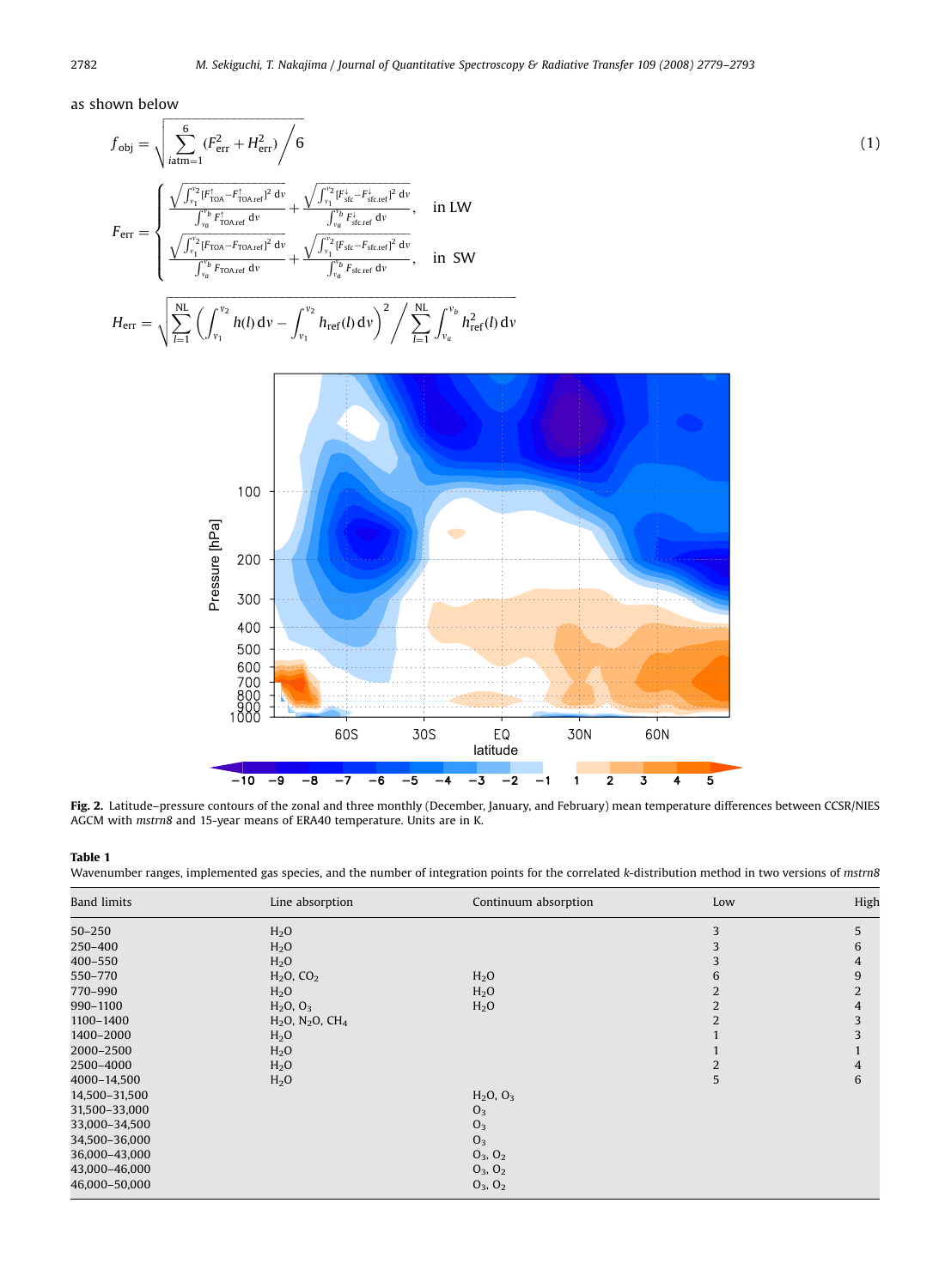where  $f_{\text{obj}}$  is the objective function used for band optimization as mentioned later,  $v_1$  and  $v_2$  are the spectral band boundaries ( $v_1 {<} v_2$ ),  $v_a$  and  $v_b$  are the LW/SW region boundaries ( $v_a {<} v_b$ ),  $F^\downarrow$ ,  $F^\uparrow$ , and  $F$  are downward, upward and net (downward minus upward) radiation fluxes,  $h(l)$  is the heating rate with the *l*-levels calculated in the six AFGL standard atmospheres, and NL is the number of atmospheric layers. The quantities with subscript ref represent the reference values of the radiation flux or heating rate and include all the absorption bands, whereas the quantities without this subscript denote values that do not include a given absorption band in this assessment. Table 2 lists the major gas absorption bands and their effects as calculated by using Eq. (1). The band names and boundaries are referred to those in Liou [\[19\].](#page-14-0) The contribution without these listed bands is about 0.131% in the LW and 0.143% in the SW region. We select absorption bands presented in bold type for mstrnX with effects greater than 0.1% of the LBL result. It should be noted that this assessment is based on the AFGL standard atmospheres, so it does not ensure the validity for a large change in atmospheric profiles and gas concentrations from those of the standard atmospheres. For example, the N<sub>2</sub>O absorption band in 4.5  $\mu$ m might have quite a large effect in case of the global warming condition. So, we need to prepare the function for each of target atmospheres in a future work.

In case of overlapping band edges (e.g.,  $O_3$  in 9.6 µm and N<sub>2</sub>O in 7.6 µm), we redefine the band edges to maximize the computational efficiency for calculating the effects of the overlapping bands as listed in [Table 3.](#page-5-0) Furthermore, we divide the spectral region into finer bands in order to take into account the spectral change in the solar spectrum or the Planck function. For example, in the spectral range of  $30,000-36,000 \text{ cm}^{-1}$ , where only the ozone absorption band exists, two spectral bands are required since solar spectral irradiance decreases rapidly and the strength of ozone absorption increases with a decrease in wavelength.

Concerning water vapor, a foreign-broadening absorption is proportional to the amount of water vapor, whereas a selfbroadening absorption is proportional to the square of the water vapor amount. Mstrn8 considers these two absorption types together by introducing the wavelength-averaged results from LOWTRAN 7. In contrast, mstrnX considers these absorption types separately and the foreign-broadening continuum is considered along with the line absorption of the water vapor. This is because both are linearly proportional to the amount of water vapor. Using optical thicknesses

| Table 2                                                                                                   |  |  |  |
|-----------------------------------------------------------------------------------------------------------|--|--|--|
| Major absorption bands, center wavelengths, band limits, and values of the objective functions (see text) |  |  |  |

| Gas species      | Center wavelength $(\mu m)$ /<br>band name | Range $(cm^{-1})$ | $\sum_{ }^{ 6}$<br>$F_{\text{iatm}}$<br>$iatm=1$ | $\sum_{ }^{ 6}$<br>$H_{\text{iatm}}$<br>$iatm=1$ | $f_{\rm eval}$ |
|------------------|--------------------------------------------|-------------------|--------------------------------------------------|--------------------------------------------------|----------------|
| CO <sub>2</sub>  | 15 $(v_2)$                                 | 500-820           | 8.937                                            | 68.06                                            | 68.64          |
|                  | 10 $(v_3 - v_1)$                           | 820-980           | 0.105                                            | 0.059                                            | 0.120          |
|                  | 9                                          | 980-1100          | 0.113                                            | 0.102                                            | 0.152          |
|                  | 5.0 $(v_1 + v_2)$                          | 1900-2200         | 0.034                                            | 0.049                                            | 0.060          |
|                  | 4.3 $(v_3)$                                | 2200-2400         | 0.200                                            | 1.110                                            | 1.128          |
|                  | 2.7 $(v_1+v_3)$                            | 3300-3800         | 0.001                                            | 1.236                                            | 1.236          |
|                  | $2.0(2v_1)$                                | 4700-5200         | 0.269                                            | 0.467                                            | 0.539          |
|                  | 1.6 $(3v_1+v_3)$                           | 6000-6400         | 0.047                                            | 0.041                                            | 0.063          |
|                  | 1.4 $(3v_3)$                               | 6900-7000         | 0.006                                            | 0.050                                            | 0.050          |
| O <sub>3</sub>   | Rotate                                     | $10 - 250$        | 0.000                                            | 0.206                                            | 0.206          |
|                  | 14 $(v_2)$                                 | 600-820           | 0.085                                            | 3.181                                            | 3.182          |
|                  | 9.6 $(v_1, v_3)$                           | 980-1200          | 1.965                                            | 17.69                                            | 17.80          |
|                  | 4.7 $(v_1 + v_3)$                          | 2000-2200         | 0.019                                            | 0.112                                            | 0.114          |
|                  | Chappuis                                   | 10,000-22,500     | 1.141                                            | 11.63                                            | 11.72          |
|                  | Huggins                                    | 30,000-33,000     | 2.53                                             | 8.82                                             | 9.17           |
|                  | Hartley                                    | 33,000-50,000     | 0.186                                            | 49.88                                            | 49.88          |
| N <sub>2</sub> O | 17 $(v_2)$                                 | 550-620           | 0.108                                            | 0.131                                            | 0.170          |
|                  | 7.8 $(v_1)$                                | 1130-1320         | 0.387                                            | 0.147                                            | 0.414          |
|                  | 4.5 $(v_3)$                                | 2100-2300         | 0.066                                            | 0.015                                            | 0.068          |
|                  | 4.0 $(2v_1)$                               | 2500-2600         | 0.012                                            | 0.008                                            | 0.015          |
| CH <sub>4</sub>  | 7.6 $(v_4)$                                | 1200-1370         | 0.525                                            | 0.460                                            | 0.698          |
|                  | 3.3 $(v_3)$                                | 2800-3150         | 0.047                                            | 0.105                                            | 0.115          |
|                  | $2.3(v_3+v_4)$                             | 4100-4600         | 0.087                                            | 0.064                                            | 0.108          |
| O <sub>2</sub>   | 1.27                                       | 7600-8300         | 0.161                                            | 0.103                                            | 0.191          |
|                  | 1.0                                        | 9100-10,000       | 0.031                                            | 0.016                                            | 0.035          |
|                  | 0.76                                       | 12,750-13,250     | 0.371                                            | 0.756                                            | 0.842          |
|                  | 0.7                                        | 14,250-14,750     | 0.106                                            | 0.193                                            | 0.220          |
|                  | vis                                        | 15,000-29,870     | 0.123                                            | 0.063                                            | 0.138          |
|                  | Herzberg                                   | 36,000-50,000     | 0.000                                            | 0.349                                            | 0.349          |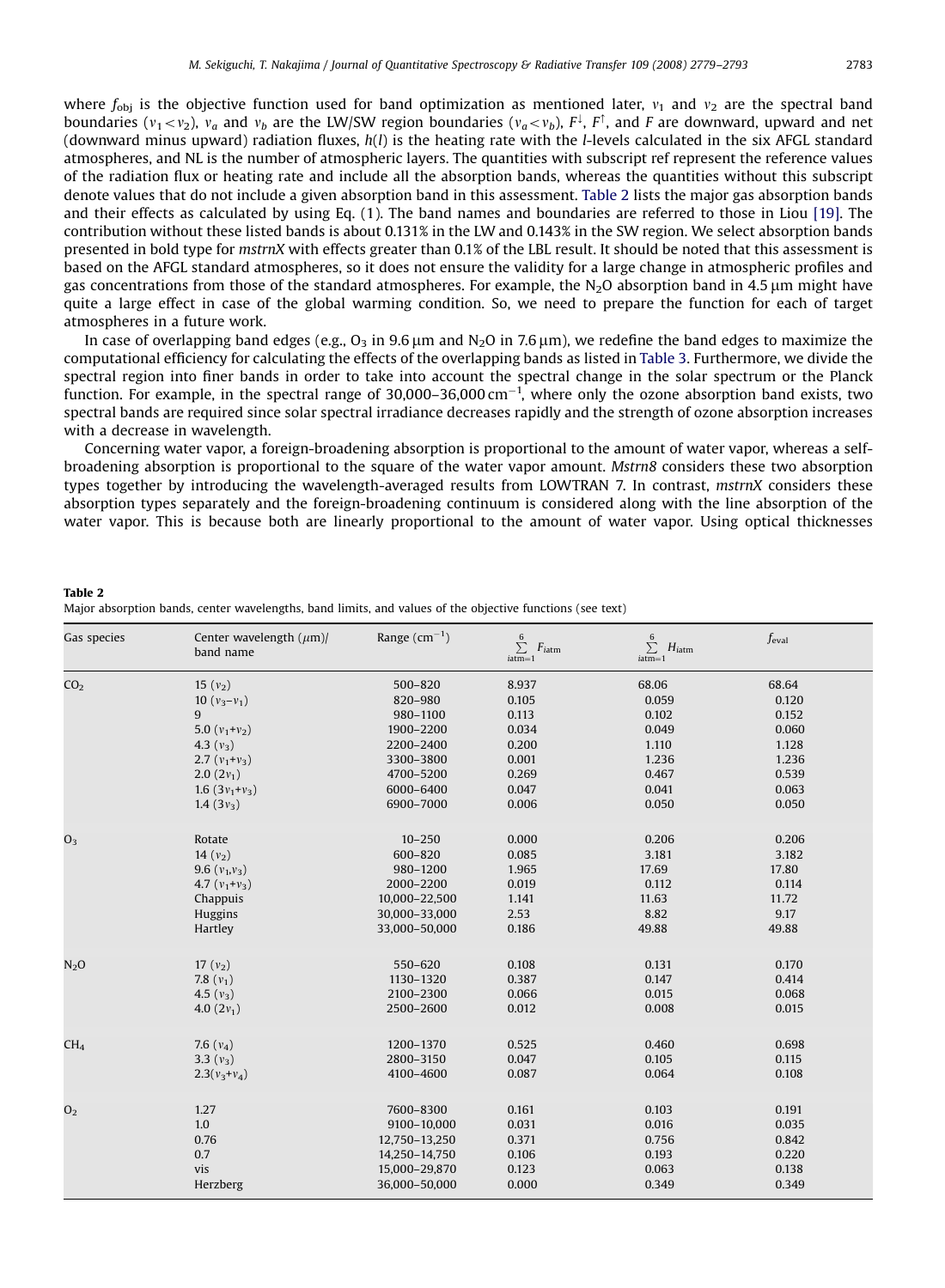#### <span id="page-5-0"></span>Table 3

| Wavenumber ranges, implemented gas species and the number of k-distribution points in three versions of mstrnX |  |  |  |  |
|----------------------------------------------------------------------------------------------------------------|--|--|--|--|
|                                                                                                                |  |  |  |  |

| Region $cm^{-1}$ | Standard                                             |                | Global warming                                       |                | Chemical      |                         |
|------------------|------------------------------------------------------|----------------|------------------------------------------------------|----------------|---------------|-------------------------|
| $10 - 250$       | $H_2O, O_3$                                          | 2              | $H_2O, O_3$                                          | $\sqrt{5}$     |               |                         |
| 250-400          |                                                      | $\overline{4}$ | H <sub>2</sub> O                                     | 8              |               | ε                       |
| 400-530          | H <sub>2</sub> O                                     |                | H <sub>2</sub> O                                     | 5              |               |                         |
| 530-610          | H <sub>2</sub> O, CO <sub>2</sub> , N <sub>2</sub> O | 2              | H <sub>2</sub> O, CO <sub>2</sub> , N <sub>2</sub> O | $\mathbf 5$    |               |                         |
| 610-670          |                                                      | 6              | $H_2O$ , $CO_2$ , $O_3$                              | $\overline{9}$ |               |                         |
| 670-750          | $H_2O$ , $CO_2$ , $O_3$                              |                | $H_2O$ , $CO_2$ , $O_3$                              | $\overline{9}$ |               | c                       |
| 750-820          |                                                      |                | $H_2O$ , $CO_2$ , $O_3$                              | $\overline{2}$ |               |                         |
| 820-980          | $H_2O, CO_2$                                         | $\mathbf{1}$   | $H_2O, CO_2$                                         | $\overline{c}$ |               |                         |
| 980-1175         | $H_2O$ , $CO_2$ , $O_3$                              | 3              | $H_2O$ , $CO_2$ , $O_3$                              | $\sqrt{5}$     |               |                         |
| 1175-1225        |                                                      | $\overline{c}$ | H <sub>2</sub> O, N <sub>2</sub> O, CH <sub>4</sub>  | $\overline{2}$ |               | 2                       |
| 1225-1325        | $H_2O$ , $N_2O$ , $CH_4$                             |                | $H_2O, N_2O, CH_4$                                   | $\overline{4}$ |               |                         |
| 1325-1400        |                                                      |                | $H2O$ , CH <sub>4</sub>                              | $\overline{2}$ |               |                         |
| 1400-2000        | H <sub>2</sub> O                                     | $\mathbf{1}$   | H <sub>2</sub> O                                     | $\overline{4}$ |               |                         |
| 2000-2500        | $H_2O$ , $CO_2$ , $O_3$                              | $\mathbf{1}$   | $H_2O$ , $CO_2$ , $O_3$                              | 3              |               | د، د                    |
| 2500-3300        |                                                      | $\overline{4}$ | $H2O$ , CH <sub>4</sub>                              | $\overline{2}$ |               |                         |
| 3300-3800        |                                                      |                | $H_2O, CO_2$                                         | $10\,$         |               | 10                      |
| 3800-4700        | $H_2O$ , $CO_2$ , $CH_4$                             |                | $H2O$ , CH <sub>4</sub>                              | 3              |               | ς σ                     |
| 4700-5200        |                                                      |                | $H_2O, CO_2$                                         | 5              |               |                         |
| 5200-6000        |                                                      |                | H <sub>2</sub> O                                     | $\overline{4}$ |               |                         |
| 6000-10,000      | $H_2O, O_2$                                          | $\overline{4}$ | $H_2O, O_2$                                          | $\sqrt{5}$     |               | $\omega$ $\omega$ $\pi$ |
| 10,000-12,750    |                                                      | 2              | $H_2O, O_3$                                          | 3              |               |                         |
| 12,750-13,250    | $H_2O, O_3, O_2$                                     |                | $H_2O, O_3, O_2$                                     | 3              |               |                         |
| 13,250-14,750    |                                                      |                | $H_2O, O_3, O_2$                                     | $\overline{2}$ |               | $\overline{a}$          |
| 14,750-23,000    | $H_2O, O_3, O_2$                                     | $\mathbf{1}$   | $H_2O, O_3, O_2$                                     | $\mathbf{1}$   | 14,750-16,667 |                         |
|                  |                                                      |                |                                                      |                | 16,667-20,000 | $\mathbf{1}$            |
|                  |                                                      |                |                                                      |                | 20,000-25,000 | 1                       |
| 23,000-30,000    |                                                      | $\mathbf{1}$   |                                                      | $\mathbf{1}$   | 25,000-28169  | $\mathbf{1}$            |
|                  |                                                      |                |                                                      |                | 28,169-29,412 | $\mathbf{1}$            |
|                  |                                                      |                |                                                      |                | 29,412-30,300 | $\overline{1}$          |
| 30,000-33,500    | O <sub>3</sub>                                       | 2              | O <sub>3</sub>                                       | $\overline{2}$ | 30,300-31,500 | $\mathbf{1}$            |
|                  |                                                      |                |                                                      |                | 31,500-33,000 | $\mathbf{1}$            |
| 33,500-36,000    | O <sub>3</sub>                                       | 2              | O <sub>3</sub>                                       | $\overline{2}$ | 33,000-34,500 |                         |
|                  |                                                      |                |                                                      |                | 34,500-36,000 | دى دى                   |
| 36,000-43,500    | $O_3$ , $O_2$                                        | $\mathbf{1}$   | $O_3$ , $O_2$                                        | $\overline{c}$ |               |                         |
| 43,500-50,000    | $O_3$ , $O_2$                                        | $\mathbf{1}$   | $O_3$ , $O_2$                                        | $\mathbf{1}$   | 43,500-46,000 | 3                       |
|                  |                                                      |                |                                                      |                | 46,000-50,000 | 3                       |
|                  |                                                      |                | $O_3$ , $O_2$                                        |                | 50,000-54,000 | $\mathbf{1}$            |
| Total            |                                                      | 40             |                                                      | 111            |               | 126                     |

calculated by LBLRTM, absorption coefficients are defined as follows:

$$
k_{\text{s-cont}} = \tau_{\text{s-cont}}/a_{\text{H}_2\text{O}}^2
$$
  
\n
$$
k_{\text{line+f\_cont}} = \tau_{\text{line+f\_cont}}/a_{\text{H}_2\text{O}}
$$
 (2)

where k is the absorption coefficient,  $\tau$  is the optical thickness, the subscripts s\_cont and line+f\_cont mean the selfbroadening and the sum of the foreign-broadening continuum and the line absorption of water vapor, respectively, and  $a<sub>H<sub>2</sub></sub>$  indicates the amount of water vapor. These absorption coefficients are tabulated and introduced by a look-up table method in the radiative transfer code. We also consider the  $CO<sub>2</sub>$  continuum with the line absorption of  $CO<sub>2</sub>$ ; this is not considered in mstrn8. The wavenumber ranges of the continuum absorption of ozone and oxygen are broader in MT\_CKD\_1 than in CKD\_0 that is used in mstrn8. The continuum absorption is combined with the line absorption for each gas in mstrnX.

In mstrn8, the correlated k-coefficients for the line absorptions in each spectral band are calculated at ten prescribed pressures and five prescribed temperatures, and are fitted to quadratic functions in order to construct look-up tables of the fitting coefficients. The coefficients of the continuum absorption are averaged with the weight of the solar spectrum (or the Planck function for the terrestrial radiation) in each spectral band and are fitted to a quadratic function of temperature to tabulate the fitting coefficients. This tabulated fitting coefficient method of mstrn8, however, did not yield a good approximation. Therefore, in mstrnX, the line and continuum absorption are unified and a new log-linear interpolation for pressure (26 grids) and a quadratic polynomial scaling for temperature (three grids) as shown below

$$
k = k_0 \left(\frac{T}{T_0}\right)^{a+bT} \tag{3}
$$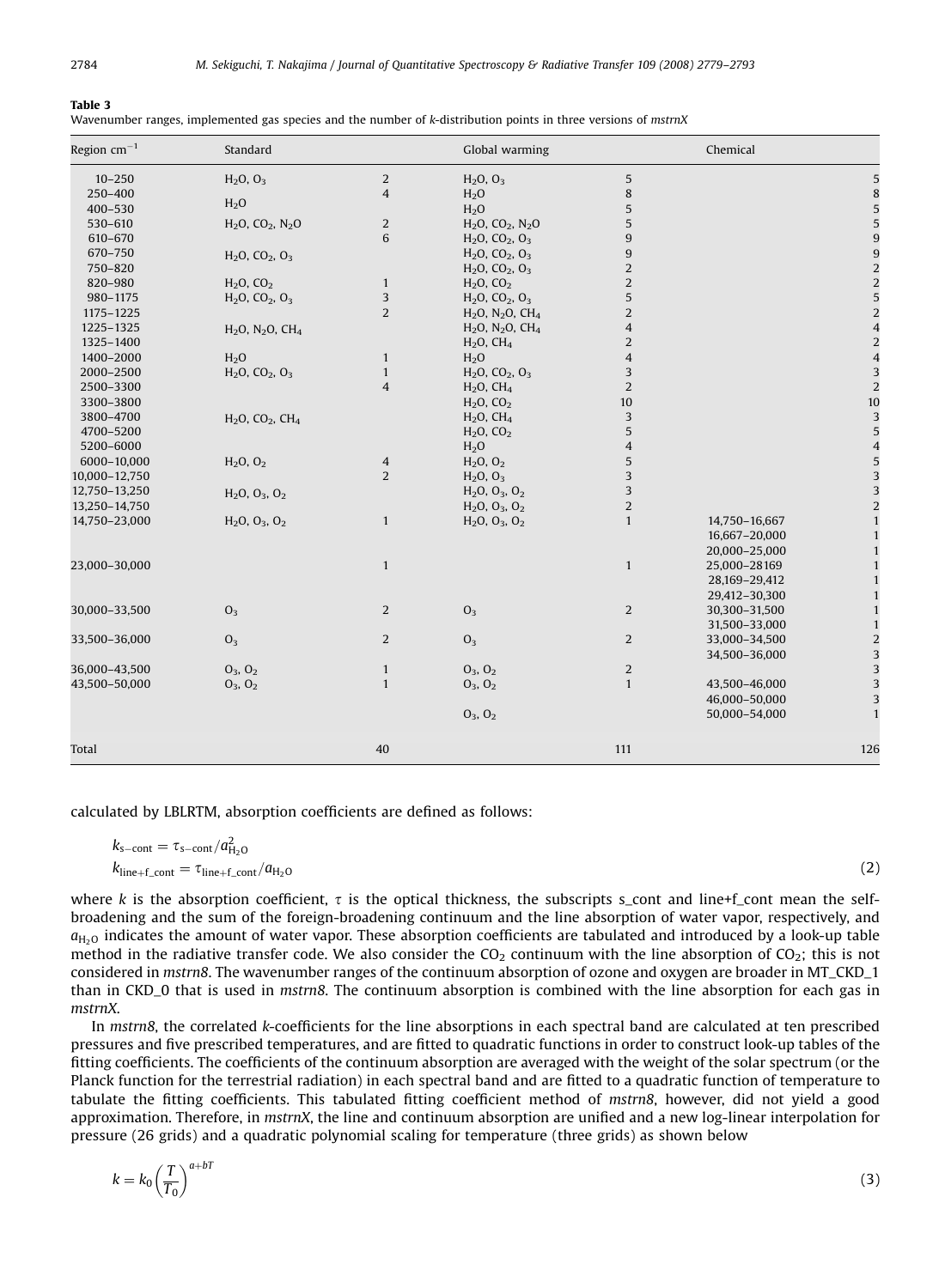where  $k_0$  is the absorption coefficient at a reference temperature  $T_0$  (260K) and fitting parameters, a and b, are the functions of absorption coefficients [\[20,21\].](#page-14-0) The absorption coefficient in each pressure and temperature are calculated by LBLRTM with HITRAN 2004. Mstrn8 considers 16 species of halocarbons and heavy molecules in developing the weightedaveraged data [\[22\]](#page-14-0) in each spectral band, while MstrnX considers 28 species complied in HITRAN 2004 and averaged in each spectral band.

## 2.3. Numerical integration in the CKD approach

#### 2.3.1. Application to the optimization method

For numerical integrations in the k-distribution method, trapezoidal or Gaussian integration has been generally adopted in past studies [\[7\].](#page-14-0) It is known that an optimal integration scheme depends on the spectral interval under study because the accumulated probability density function (k-distribution) is a function of the absorption coefficient with a sharp peak near unity. For example, RRTM use 16 integration points in each band with three points necessary in the region where the k-distribution exceeds 0.99. Furthermore, the overlapping band problem increases the number of integration points.

Mstrn8 adopts a nonlinear optimization method, i.e., the sequential quadratic programming (SQP) method [\[23\]](#page-14-0) to decrease the number of integration points, get better integration points and weights and optimize the overlapping problem at the same time. The transmission of the CKD method can be expressed integration over the cumulative probability and evaluated by a finite sum of exponential terms as below.

$$
T = \int_0^1 \exp\{-k(g)m\} dg = \sum_{i=1}^n \exp\{-k(x_i)m\} \Delta g_i
$$
\n(4)

Here g is the cumulative probability, k is a function of an absorption coefficient in g-space, m is optical path,  $x_i$  and  $\Delta g_i$  is an ith quadrature point and weight, respectively, and n is the number of integration points. For spectral bands in which multiple gas absorption bands are considered, the transmission can be written as below

$$
T = \sum_{i=1}^{n} \exp\left[-\left\{\sum_{j=1}^{n_{\text{mol}}} k_j(x_{ij})m_j\right\}\right] \Delta g_i
$$
\n(5)

where  $x_{ij}$  is an ith quadrature point of numerical integration for the jth gas and  $n_{\text{mol}}$  is the number of absorption gases in a spectral band. This method is an extended quasi-Newton method and we use to determine quadrature points  $\{x_{ii}\}$  and weights  $\{\Delta g_i\}$  for a numerical integration under an equality constraint.

$$
\sum_{i=1}^{n} \Delta g_i = 1. \tag{6}
$$

The inequality constraints are as follows:

$$
\begin{cases} 0 \leq x_{ij} \leq 1 & (i = 1, \ldots, n; \quad j = 1, \ldots, n_{\text{mol}}). \\ \Delta g_i \geq 0 & (7) \end{cases}
$$

From these equations, the optimization problem has one equality and  $(2n_{\text{mol}}+1)n$  inequality constraints and has to be solved using a different *n*-value in each spectral band. With these constraints, the k-distribution parameters  $x_{ij}$  and  $\Delta g_i$ , are searched and determined so as to minimize the value of objective function.

The initial conditions of the quadrature for the SQP method are set as the squared of the Gaussian quadrature of the nth order

$$
\begin{cases} x_{ij} = [t_i^2]_j \\ \Delta g_i = 2w_i t_i \end{cases} \tag{8}
$$

where  $t_i$  and  $w_i$  are the points and weights, respectively, over the interval [0,1] of an n-point Gaussian quadrature rule,  $\int_0^1 f(x) dx = \sum_{i=1}^n w_i f(t_i)$ . These  $t_i$  and  $w_i$  are calculated using Legendre polynomials. In mstrn8, for spectral bands in which multiple gas absorption bands are considered, a perfect correlated case is adopted for the initial condition. In this case, the transmission of  $n_{\text{mol}}$  gases is expressed as

$$
T = \sum_{i=1}^{n} \Delta g_i \, \exp\left[-\left(\sum_{j=1}^{n_{\text{mod}}} k_j(x_{ij})u_j\right)\right]
$$
(9)

where  $u_i$  is the amount of the jth absorption gas and  $k_i(x_{ij})$  are the absorption coefficients of the jth gas at the initial quadrature point  $x_{ij}$ .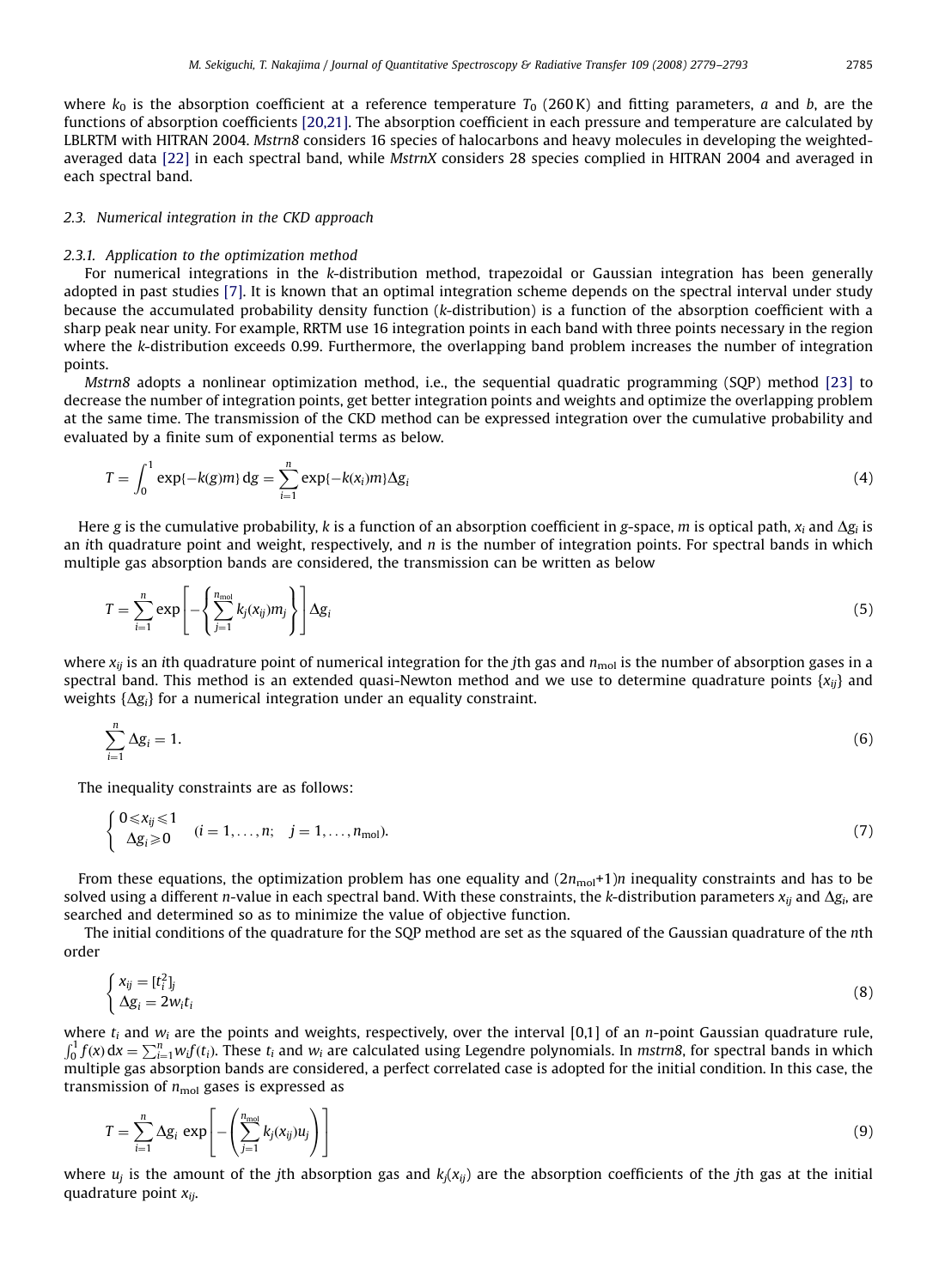We reconsider the initial condition and optimization process to get better solutions in mstrnX. One of the problems of the SQP method is known as the ''local minima problem''. In principle, the SQP method converges to the unique solution for any initial conditions and perturbations, however, the objective function sometimes becomes trapped at a local minimum without converging to the minimum of the entire search domain. We try to escape from this local minimum problem by introducing another initial condition and minimization process for mstrnX. Solutions obtained from different initial conditions usually trace different routes to convergence from which we then remove solutions, which have fallen into local minima. For this purpose, we attempt to test the following technique. First, we set the initial condition to a perfectly uncorrelated case in which the transmission of  $n_{\text{mol}}$  gases is expressed as follows:

$$
T = \sum_{i_1=1}^{n} \sum_{i_2=1}^{n} \cdots \sum_{i_{n_{\text{mol}}} = 1}^{n} \Delta g_{i_1} \Delta g_{i_2} \cdots \Delta g_{i_{n_{\text{mol}}}} \exp \left[ - \left( \sum_{j=1}^{n_{\text{mol}}} k_j (x_{ij}) u_j \right) \right]
$$
(10)

The number of integration points is  $m = n^{\eta_{mol}}$ . Here, n is the prescribed order of the Gaussian quadrature used and  $n_{mol}$  is the number of gases considered in the spectral band. When the optimization process using this initial condition has converged, the point with the smallest effect on the objective function for this band is removed from the solution of the mth order; therefore, we use this removed condition as the initial condition for the  $(m-1)$ st order. The operation is repeated for all orders. In this study, this method is called the ''decreasing method.''

Fig. 3 shows an example of the difference between the original and decreasing method in the objective functions with a number of integration points in the  $980-1175$  cm<sup>-1</sup> band. Except for one integration point case, the converged results are different and the objective function using the decreasing method is smaller than when using original method in the three, four and eight integration point cases. So the different initial condition is effective in some cases and we can select better solutions from converged results. Generally, the objective functions of both methods should monotonically decrease with an increase in the number of integration points, however, in this example it has not. It is supposed that a local minimum has been selected, the number of variables (i.e., the number of integration points and weights,  $mn_{mol}$ ) prevent to converge and/or the number of iteration is not enough (this case is 50). This example indicates that some approaches are needed to find suitable solutions when the domain to search for the minimum objective function of several integration points includes multiple absorption bands.

## 2.3.2. Modification of the objective function

The objective function is defined in Eq. (1) as the sum of the errors in radiation fluxes and heating rate in mstrn8. We have modified this function for mstrnX to get the result within a chosen margin of error in each band. These criteria are described later. Moreover, this modification is needed because the optimized atmospheric altitude is varied up to 50 km (1 hPa) in the standard version of mstrnX, from 30 km (10 hPa) in the standard version of mstrn8, because an atmospheric altitude of 30 km (10 hPa) was found unsuitable for some applications of AGCM.

Firstly, we have new treatment for the weighting function for the heating rate error in the objective function. Because the heating rate is greater in the upper stratosphere than in the lower stratosphere and the troposphere when an absolute



Fig. 3. Values of the objective function versus the number of integration points in the  $980-1175 \text{ cm}^{-1}$  band. Open circles with solid lines and filled circles with broken lines indicate the decreasing and original method, respectively.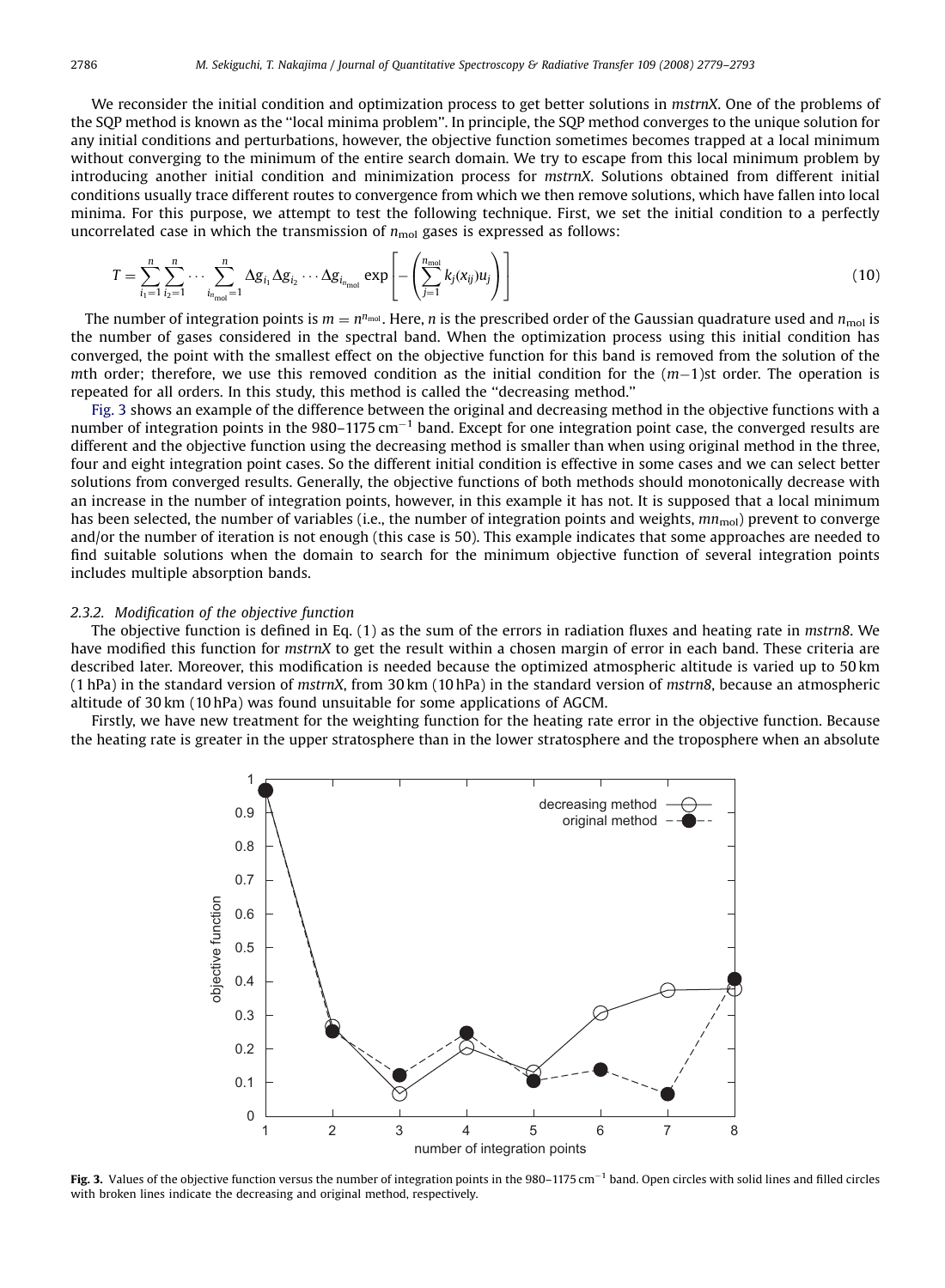error in each altitude is the same as that in the objective function, the relative error becomes large around the tropopause. We, therefore, have modified the contribution of the heating rate error in Eq. (1) as follows:

$$
H_{\text{err}} = \sum_{l=1}^{NL} w(l)(h(l) - h_{\text{lb1}}(l))^2 / \sum_{l=1}^{NL} h_{\text{lb1}}(l)^2, \quad \left(\sum_{l=1}^{NL} w(l) = 1\right)
$$
\n(11)

where  $w(l)$  is the prescribed weighting function of the altitude. This weighting function is set large in the troposphere and small in the upper atmosphere.

A comparison of the heating rate profiles obtained using those weighting functions, which is calculated by three integration points in the 530–610 cm<sup>-1</sup> band, is shown in Fig. 4. In this example, we assume the following three types of weighting functions:

$$
w(l) = 1 \text{ for } z(l) < 30 \text{ km}, \ 1/2 \text{ for } 30 \text{ km} < z(l) < 50 \text{ km (type 1)} \\
= 1 \text{ for } z(l) < 30 \text{ km}, \ 1/2 \text{ for } 30 \text{ km} < z(l) < 70 \text{ km (type 2)} \\
= 1 \text{ for } z(l) < 70 \text{ km (type 3)}\n \tag{12}
$$

Using type 1, the parameters are optimized to decrease errors in the heating rate for less than 50 km, so the error of the heating rate using type 1 is minimized up to 50 km and get the best results around 30 km. However, above 50 km, the error is larger than the others. Using type 3, we obtain a better result than using type 2 above 30 km. In the troposphere, all types give good results. We can control the error of heating rate to some extent using this weighting function.

Secondly, a weighting factor of radiation flux and heating rate errors is newly included. These two errors are not comparable and the ratio between flux and heating rate errors is different in each band. Sometimes one error is not fully decreased compared with the other when both errors are optimized using Eq. (1). Then, Eq. (1) is modified as below

$$
f_{\text{eval}} = \sqrt{\sum_{\text{iatm}=1}^{6} (F_{\text{err}}^2 + w_{\text{ratio}} H_{\text{err}}^2)} / 6
$$
 (13)

where  $w_{\text{ratio}}$  is the prescribed weighting factor of radiation flux and heating rate errors. [Fig. 5](#page-9-0) shows radiation flux and heating rate errors using two weighting factor (w<sub>ratio</sub> = 1.0 and 0.1) in the 530–610 cm<sup>-1</sup> band. Compared the w<sub>ratio</sub> = 0.1 case (filled circles) with  $w_{ratio} = 1.0$  (open circles), the flux error is dramatically decreased but the heating rate error is slightly increased. We find the case of  $w_{ratio} = 0.1$  is suitable for this band. Thus, we apply the modifications described above and optimize the integration points and weights in several ways.



Fig. 4. The left figure shows the heating rate profiles in the 530–610 cm<sup>-1</sup> band. Solid line indicates the LBL results, and types 1-3 indicate the prescribed weighting functions of the altitude. The right figure shows the difference in the profiles from the LBL results.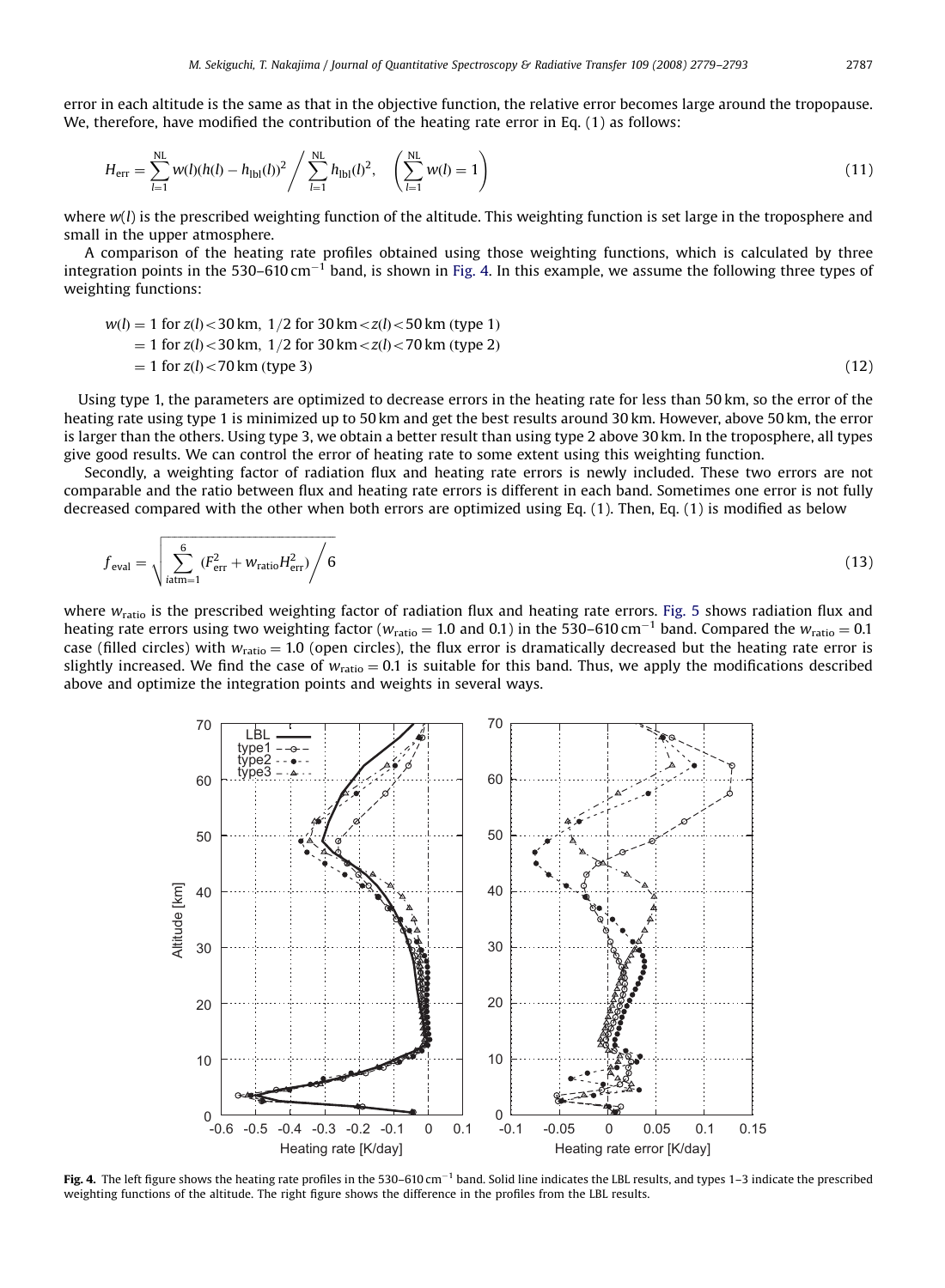<span id="page-9-0"></span>

Fig. 5. Error norms of the radiation flux and heating rate versus the number of integration points in the 530-610 cm<sup>-1</sup> band. Solid and broken lines indicate the ratio  $w = 1.0$  and 0.1, open and filled circles indicate error norms of radiative flux and heating rate, respectively.

## 2.3.3. Determination for the number of integration points

The total number of integration points depends on the top of the model atmosphere and a predetermined level of accuracy. For example, in the standard version of mstrnX, we determined the margins of error for the radiation flux and heating rates to be 1.0W/m<sup>2</sup> and 0.l K/day in the LW and SW region, respectively, and select the result with the least number of integration points within those thresholds among the results obtained by several prescribed approaches in each band. From this, we determined a standard version with 18 bands and 40 integration points, which can be applied up to 50 km. For application to global warming experiments, we add another six atmospheric profiles in which the  $CO<sub>2</sub>$ concentration is doubled to optimize the k-distribution parameters in each band, which can then be applicable up to 70 km. Furthermore, we add another six profiles to the H<sub>2</sub>O profile multiplied by 1.2 and/or CH<sub>4</sub> concentrations predicted for the years 2100 by IPCC [\[1\]](#page-14-0) in the case of band accuracies are larger than the threshold below. It has accuracies to better than 0.5 W/m<sup>2</sup> for the net flux and 0.05 K/day for the heating rate error near the tropopause and lower stratosphere and  $1.0 \text{ W/m}^2$  and 0.l K/day in the upper stratosphere and mesosphere in each band of the LW and SW region. Moreover, when points and weights are determined in each band, we select the results whose errors in the instantaneous radiative forcing at TOA, troposphere and surface are under  $0.2 W/m^2$ . A global warming version with 29 bands and 111 integration points has thus been developed. We also developed a ''chemical version'' with 37 bands and 126 integration points for chemical transport modeling. The band boundaries for bands longer than near-infrared spectral region are the same as those in the global warming version; however, the UV–vis spectral region is divided into greater number of bands and more integration points than in the other versions for a better computation of photo-dissociation reactions. [Table 3](#page-5-0) lists the spectral band allocation, implemented gas species and the number of integration points for the three versions.

## 3. Evaluation of mstrnX

Using the six AFGL standard atmospheres, we evaluate the accuracy of mstrnX. [Table 4](#page-10-0) shows the error norms of net flux at the TOA in the LW, at surface in the SW and that of the vertical-averaged (from surface up to 30, 50, and 70 km) heating rate averaged for the six AFGL standard atmospheres. Mstrn8 is optimized up to 30 km, however, all values of mstrnX are significantly better than those of mstrn8. Similarly, in the standard version of mstrnX, the error norm of heating rate up to 70 km gets worse than up to 50 km. The tendency can be seen in the error profiles of the heating rate in [Fig. 6.](#page-10-0) The error in the troposphere is significantly decreased from mstrn8. In the global warming version, the maximum radiation flux error is less than  $0.6 \text{W/m}^2$  in the LW and  $0.45 \text{W/m}^2$  in the SW at all altitudes (not shown), and the maximum heating rate error is less than  $0.2$  K/day in the troposphere and the stratosphere for any atmosphere.

In order to investigate the error partitioning of the improvements adopted in mstrnX, [Fig. 7](#page-11-0) shows the error profiles of the heating rate of  $(1)$  the mstrn8 result —indicating the total error in mstrn8,  $(2)$  the LBL result using the absorption bands of all the major seven gases in HITRAN 92 with LOWTRAN 7—indicating updates of the databases, and (3) the LBL result using the absorption bands adopted by *mstrn8* in HITRAN 2004 with MT\_CKD\_1—indicating the influence of the number of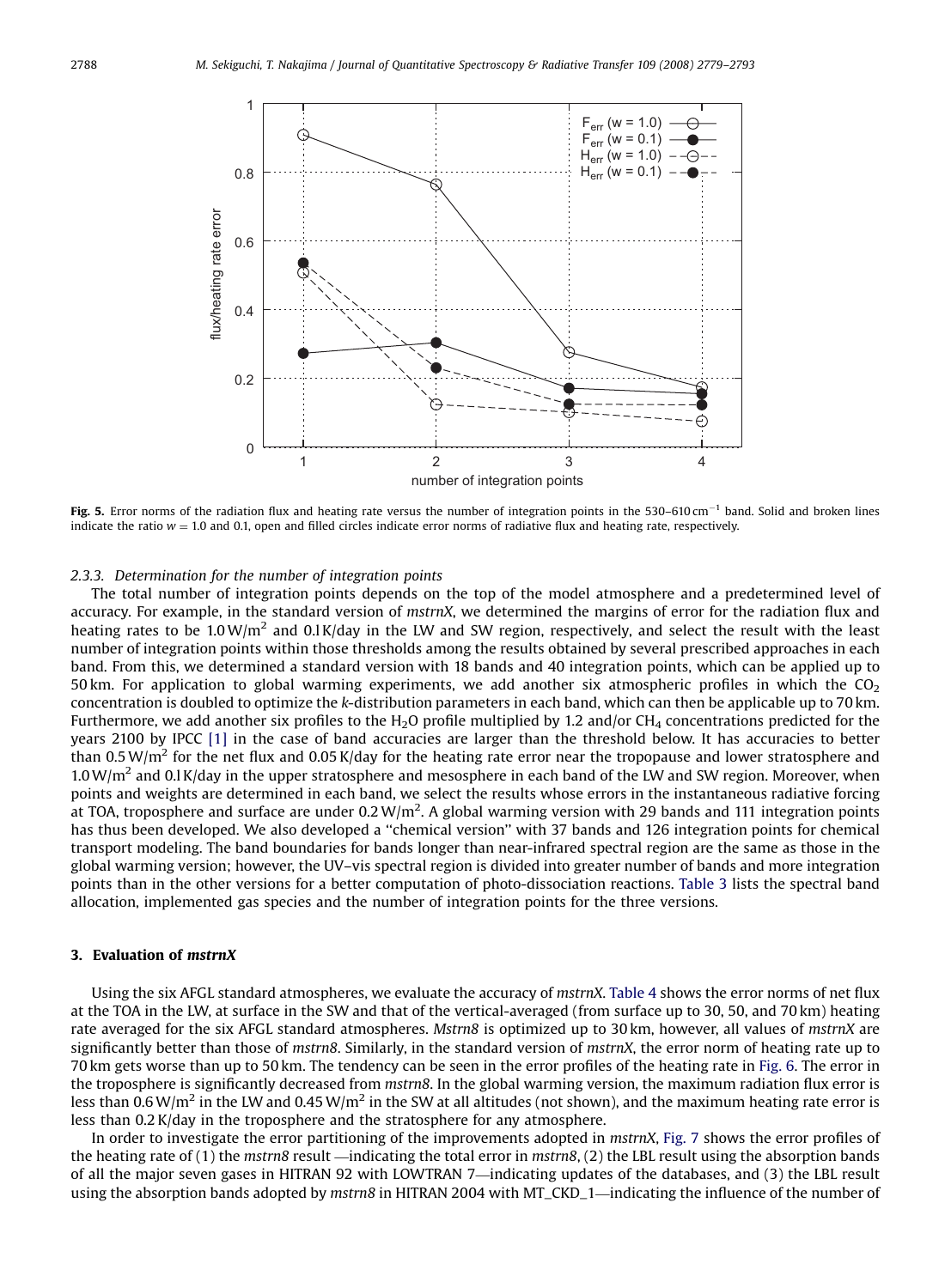#### <span id="page-10-0"></span>Table 4

Error norms of net flux at the TOA in the LW, net flux at the surface in the SW and vertical-averaged (up to 30, 50, and 70 km) heating rate averaged for the six AFGL standard atmospheres calculated by the global warming ("gw") and standard ("std") version of mstrnX and mstrn8

|                    | LW    |       |        | SW    |       |        |  |
|--------------------|-------|-------|--------|-------|-------|--------|--|
|                    | gw    | std   | mstrn8 | gw    | std   | mstrn8 |  |
| Flux error         | 0.141 | 0.611 | 10.42  | 0.126 | 0.535 | 11.17  |  |
| Heating rate error |       |       |        |       |       |        |  |
| upto 30 km         | 0.061 | 0.161 | 0.298  | 0.034 | 0.066 | 0.261  |  |
| upto 50 km         | 0.068 | 0.210 | 3.809  | 0.046 | 0.079 | 1.379  |  |
| upto 70 km         | 0.088 | 1.096 | 4.619  | 0.059 | 0.170 | 1.929  |  |

Units are in  $W/m^2$  and K/day.



Fig. 6. Error profiles of the heating rate for the mid-latitude summer atmosphere calculated using mstrnX. The left and right figures are for the LW and SW regions, respectively. The open circles with solid line, filled circles with broken line and dotted line indicate the global warming version of mstrnX, the standard version of mstrnX and mstrn8, respectively.

absorption bands. In the LW region, the errors of mstrn8 alone are much larger than those of the adopted database at all heights. For example, around the tropopause, the effect of band selection accounts for one third of the total error. In the SW region, the lack of several absorption bands in mstrn8 is the largest source of error in the troposphere, however, the resulting effects are inconsequential in the stratosphere. This comparison suggests that the improvement in the accuracy of mstrnX is mainly attributed to the upgrade in the optimization scheme.

We should check the accuracy of mstrnX using atmospheric profiles that have not been used in the present optimization. For this purpose, we use domain- and time-averaged ECMWF Re-Analysis data, which has 23-layer from the surface to 1 hPa (about 50 km), dividing the globe into five regions—tropical (30S°–30N°), mid- (30°–60°) and high-latitude regions  $(60^\circ-90^\circ)$  in the northern and southern hemispheres. The data are averaged annually for the tropical and monthly (January and July) in the mid- and high-latitude regions. Using the above nine and two additional profiles—one with a convective condition and one with an inversion in the planetary boundary layer—we calculate the errors of both the radiation flux and the heating rate by using mstrnX and mstrn8 as shown in [Table 5.](#page-11-0) As compared with the results using the AFGL standard atmosphere (Table 4), the column-averaged errors of the radiation flux and the heating rate are larger. Based on this, a set of more realistic and greater number of atmospheric profiles should be used in the future for a better optimization.

In order to study the effects of global warming, an accurate radiation scheme, which can calculate instantaneous radiative forcing is needed. In the case of  $CO<sub>2</sub>$  doubling, errors in radiative forcing calculated using the standard version of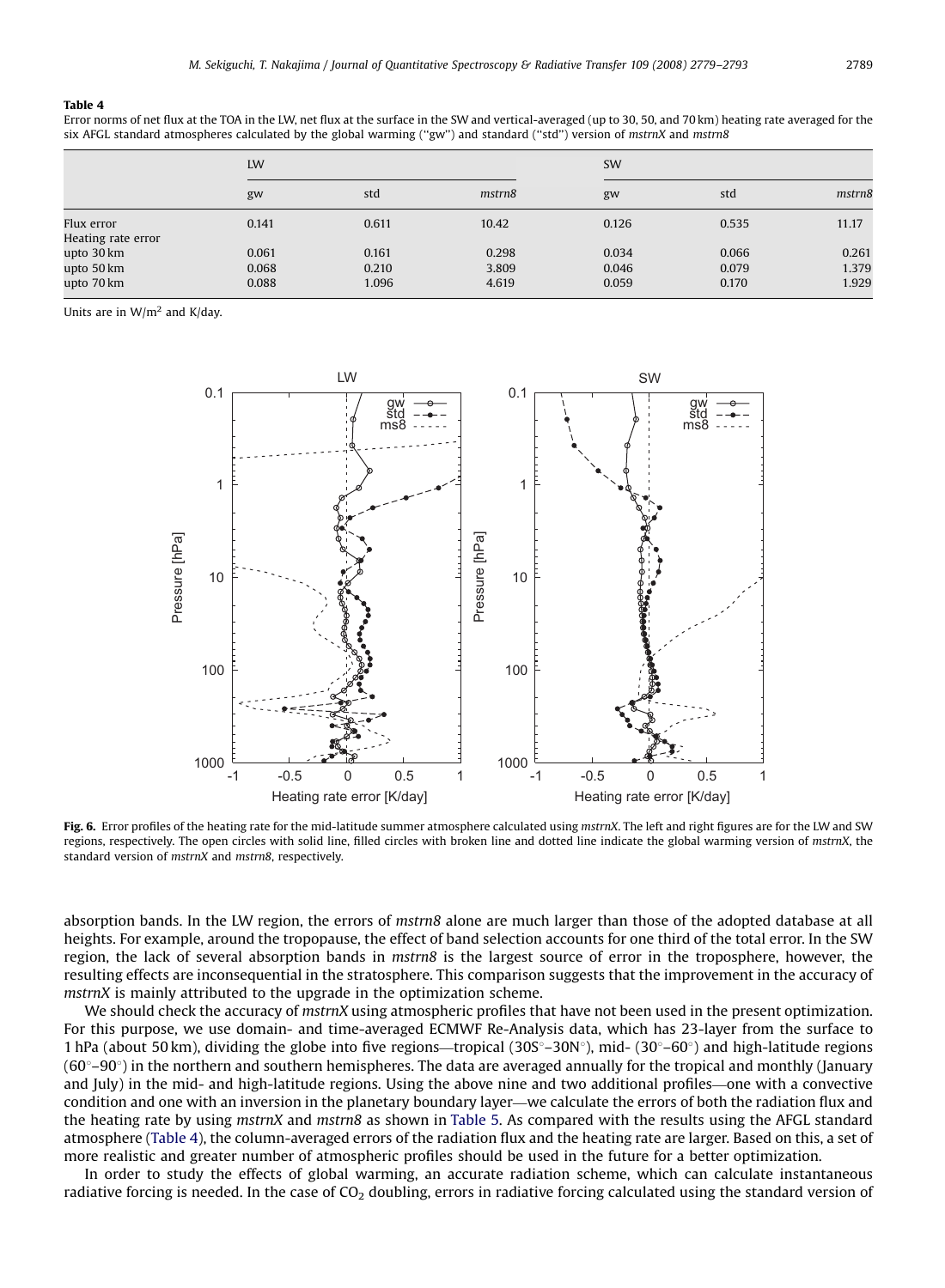<span id="page-11-0"></span>

Fig. 7. The heating rate error profiles. LBL result using HITRAN 92 and LOWTRAN 7 ("old data", broken lines with filled squares), LBL result adopting absorption bands treated in mstrn8 ("lacked band", solid lines with open circles), and mstrn8 result (dotted lines with filled circles). Left and right panels represent the LW and SW regions, respectively.

Table 5 Same as in [Table 4](#page-10-0) but eleven averaged atmospheres from ECMWF Re-Analysis datasets have been used. Units are in W/m<sup>2</sup> and K/day

|                                  | LW             |                |                | SW             |                |                |
|----------------------------------|----------------|----------------|----------------|----------------|----------------|----------------|
|                                  | gw             | std            | mstrn8         | gw             | std            | mstrn8         |
| Flux error<br>Heating rate error | 0.236<br>0.119 | 1.104<br>0.671 | 10.69<br>1.438 | 0.123<br>0.042 | 0.302<br>0.113 | 5.957<br>1.825 |

mstrnX and mstrn8 are much larger than those calculated using the global warming version of mstrnX. This result indicates that the optimization using only six standard AFGL atmosphere could not deal with a doubling  $CO<sub>2</sub>$  condition. As commonly acknowledged, these weak absorption bands should be treated carefully in global warming experiments. We find that an increase in the number of integration points in the weak  $CO<sub>2</sub>$  absorption bands is not an effective solution because the heating rate profiles in the doubling condition differ considerably from those in AFGL standard atmospheres leading to an increase in error in the stratosphere. This is the reason why the different profiles in gas concentrations are introduced for the global warming version.

Here, we consider eight RTMIP test cases and compare the radiative forcing of increasing greenhouse gases. [Tables 6](#page-12-0) [and 7](#page-12-0) show radiative forcing in seven cases at the TOM (top of model), 200 hPa (around the tropopause) and the surface. The experimental configuration used is that of RTMIP. The result of mstrnX is from the global warming version.  $\langle F_{\text{ecm}} \rangle$  and  $\langle F_{\text{lib}}\rangle$  are the mean of the samples of forcings from the AGCMs and LBL models, which are participating in RTMIP. Most results of mstrnX are feasible and within one standard deviation of the samples of forcings from the AGCMs. Compared with the forcings in the LBL models, the difference in mstrnX are smaller than those of the AGCMs models at any level for changes in  $CO_2$  concentration from 1860 to 2000 values (case 2a-1a) and from 1860 to double 1860 values (case 2b-1a). In some forcing cases, the AGCMs cannot be evaluated the effect of  $CO<sub>2</sub>$  in the SW, however, mstrnX can. In the forcing case for changes in N<sub>2</sub>O and CFCs from 1860 to 2000 values (case 3b-3c), the results of mstrnX in the LW are not good. It is thought that one of the reasons for this is that our LBL result in this case is smaller than the mean forcing of AGCM and LBL models, suggesting our experimental set up for this case is not the same as in the LBL simulation of RTMIP. Further investigation is needed on this point.

Lastly, we study the impact of the updated radiation schemes on the CCSR/NIES AGCM simulations. We carry out the CCSR/NIES AGCM simulations using the standard version of mstrnX with a horizontal resolution of T42 and a vertical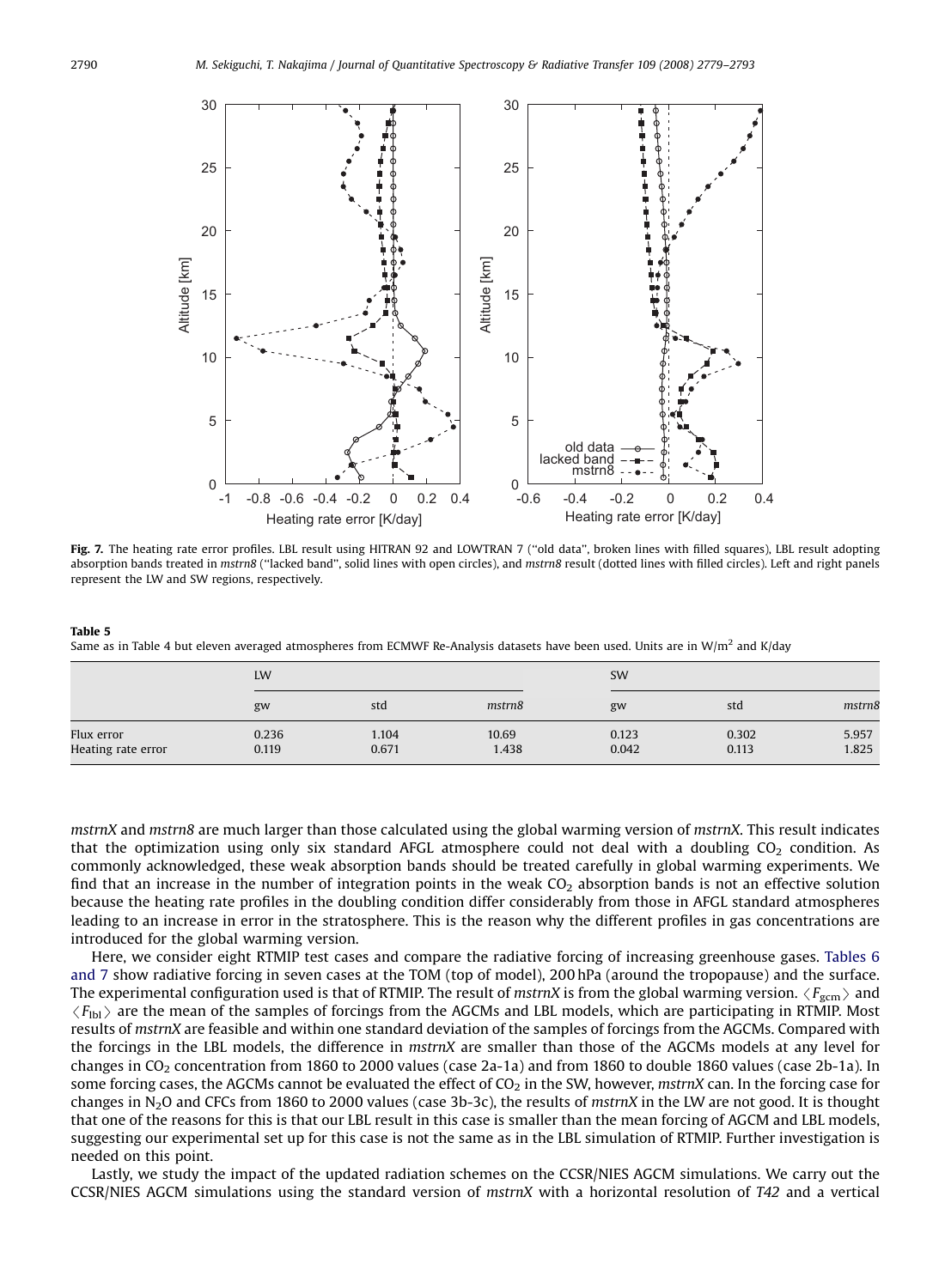<span id="page-12-0"></span>

| Table 6                                      |  |
|----------------------------------------------|--|
| Longwave results for the seven forcing cases |  |

| Level      | Field                         | Forcing cases |         |         |         |         |         |         |
|------------|-------------------------------|---------------|---------|---------|---------|---------|---------|---------|
|            |                               | $2a-1a$       | $2b-1a$ | $3b-3a$ | $3a-1a$ | $3b-3c$ | $3b-3d$ | $4a-2b$ |
| <b>TOM</b> | <b>MstrnX</b>                 | 1.03          | 2.92    | 2.13    | 3.87    | 0.13    | 0.95    | 3.47    |
| <b>TOM</b> | $\langle F_{\rm gcm} \rangle$ | 0.08          | 2.45    | 2.19    | 3.61    | 0.59    | 1.10    | 3.57    |
| TOM        | $\langle F_{\rm lb1} \rangle$ | 1.01          | 2.80    | 2.09    | 3.63    | 0.48    | 0.93    | 3.78    |
| 200 hPa    | <b>MstrnX</b>                 | 2.02          | 5.73    | 3.13    | 3.47    | 0.13    | 0.95    | 4.33    |
| 200 hPa    | $\langle F_{\rm gcm} \rangle$ | 1.82          | 5.07    | 2.95    | 3.37    | 0.47    | 0.95    | 4.45    |
| 200 hPa    | $\langle F_{\rm lb1} \rangle$ | 1.95          | 5.48    | 3.00    | 3.47    | 0.41    | 0.89    | 4.57    |
| Surface    | <b>MstrnX</b>                 | 0.50          | 1.61    | 0.61    | 0.54    | 0.01    | 0.08    | 12.25   |
| Surface    | $\langle F_{\rm gcm} \rangle$ | 0.38          | 1.12    | 1.21    | 1.80    | 0.43    | 0.74    | 11.95   |
| Surface    | $\langle F_{\rm lb1} \rangle$ | 0.57          | 1.64    | 1.08    | 1.14    | 0.28    | 0.46    | 11.52   |

Cases 2a-1a and 2b-1a are forcings for changes in CO<sub>2</sub> concentrations from 1860 to 2000 values and from 1860 to double 1860 value, respectively, case 3b-3a is a forcing for changes in WMGHGs from 1860 to 2000 values, case 3a-1a is in CH<sub>4</sub> and N<sub>2</sub>O from zero to 1860 values, case 3b-3c is in N<sub>2</sub>O and CFCs from 1860 to 2000 values, case 3b-3d is in CH<sub>4</sub> and CFCs from 1860 to 2000 calues, and case 4a-2b is increased H<sub>2</sub>O predicted when CO<sub>2</sub> is doubled. "MstrnX" indicates the global warming version of mstrnX.  $\langle F_{\rm gcm} \rangle$  and  $\langle F_{\rm lab} \rangle$  are the mean of the samples of forcings from the AOGCMs and LBL models in the Table 8 of Collins et al. [\[7\].](#page-14-0) Units are in  $W/m^2$ .

#### Table 7

Same in Table 6 but in the shortwave

| Level      | Field                            | Forcing cases |         |         |         |         |         |         |
|------------|----------------------------------|---------------|---------|---------|---------|---------|---------|---------|
|            |                                  | $2a-1a$       | $2b-1a$ | $3b-3a$ | $3a-1a$ | $3b-3c$ | $3b-3d$ | $4a-2b$ |
| <b>TOM</b> | <b>MstrnX</b>                    | 0.03          | 0.07    | 0.07    | 0.04    | 0.00    | 0.04    | 0.78    |
|            | $\langle F_{\rm gcm} \rangle$    | 0.07          | 0.21    | 0.07    | 0.00    | 0.00    | 0.00    | 0.63    |
|            | $\langle F_{\rm lb1} \rangle$    | 0.04          | 0.12    | 0.13    | 0.15    | 0.00    | 0.09    | 0.75    |
| 200 hPa    | <b>MstrnX</b>                    | $-0.26$       | $-0.76$ | $-0.69$ | $-0.38$ | 0.00    | $-0.43$ | 0.70    |
|            | $\langle F_{\text{gcm}} \rangle$ | $-0.27$       | $-0.79$ | $-0.27$ | 0.00    | 0.00    | 0.00    | 0.37    |
|            | $\langle F_{\rm lb1} \rangle$    | $-0.27$       | $-0.77$ | $-0.41$ | $-0.35$ | $-0.02$ | $-0.13$ | 0.51    |
| Surface    | <b>MstrnX</b>                    | $-0.21$       | $-0.63$ | $-0.45$ | $-0.22$ | 0.00    | $-0.24$ | $-6.02$ |
|            | $\langle F_{\text{gcm}} \rangle$ | $-0.49$       | $-1.47$ | $-0.49$ | 0.00    | 0.00    | 0.00    | $-4.89$ |
|            | $\langle F_{\rm lb1} \rangle$    | $-0.32$       | $-0.96$ | $-0.86$ | $-0.95$ | $-0.02$ | $-0.53$ | $-5.87$ |

Values of  $\langle F_{\text{gem}} \rangle$  and  $\langle F_{\text{lb}} \rangle$  are in the Table 9 of Collins et al [\[7\]](#page-14-0). Units are in W/m<sup>2</sup>.

resolution of L20 to analyze the temperature field in the last 5 years of 10-year runs as shown in [Fig. 8.](#page-13-0) This simulation with mstrnX is identical to the one using mstrn8 as shown in [Fig. 2](#page-3-0). [Figs. 2 and 8](#page-3-0) show that the cold bias around the tropopause decreases considerably with this improvement in the radiation code. However, the cold bias persists around the high latitude in the winter hemisphere and a warm bias appears at the tropopause at the winter pole. Such phenomena are considered to be counter effects of physical parameter tuning in the AGCM originally designed to offset the bias introduced by using mstrn8.

## 4. Conclusions

In this paper, we have updated the gas absorption scheme in the radiative transfer code "mstrn8" to "mstrnX." The improvements are as follows:

- Adoption of the latest gas absorption parameter database ''HITRAN 2004'' and continuum absorption model ''MT\_CKD\_1''.
- Introduction of a new selection rule for gas absorption bands and increase in the number of absorption bands.
- Improvement in the initial conditions and selection methods of the quadrature points and weights used for the CKD and adoption of a weighting function for the altitude and ratio of flux and heating rate error used for the objective function in the optimization method.

These changes have significantly improved the simulation of the radiation budget.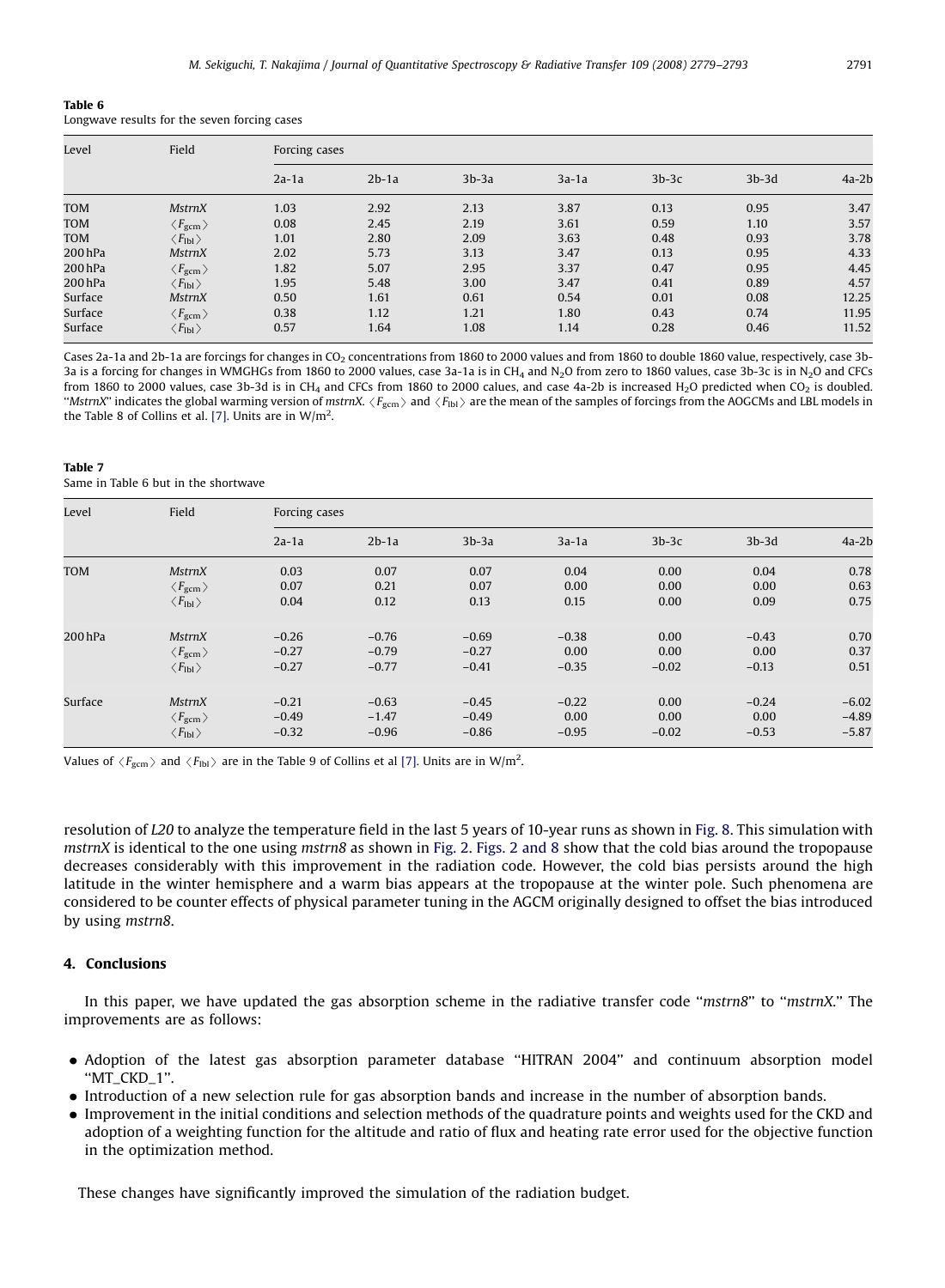<span id="page-13-0"></span>

Fig. 8. Same as in [Fig. 2](#page-3-0) but using *mstrnX*.

Concerning the updating of the gas absorption parameter, the maximum difference in LW heating rate between the old and new databases is about 0.3 K/day in the lower troposphere, however, it has a minor effect as compared with the other improvements. The new selection rule for gas absorption bands uses a score function for determining the importance of gas absorption bands in the total absorption. By adopting this selection rule, the number of absorption bands included in mstrnX is greater than those in mstrn8. A test calculation with gas absorption bands considered in mstrn8 for LBL calculation has yielded a flux error of about 3–5 W/m<sup>2</sup>, whereas of the flux error of mstrnX does not exceed 0.1 W/m<sup>2</sup>.

The contributing improvement the most is the change in the optimization process for selecting the quadratures used for the numerical integration. We add a different approach to search for better solutions for integration points and weights and the altitude for which the radiation code has small errors from 30 to 50 or 70 km. Moreover, a weighting function for the altitude and the ratio of radiation flux and heating rate error is introduced to the objective function to make it small and those feasible values in each band are different. In this condition, the new optimization algorithm produced 18 bands and 40 integration points for the standard version with a top height of 50 km. In this version, the maximum heating rate errors below 30 km are within 0.2 K/day except around tropopause for any atmosphere. This version is not suitable for a long-term GCM simulation or a calculation of radiative forcing, however, suitable for the models which require many calculations in short-term simulations, like a cloud-resolving model, and has achieved good results [\[24\].](#page-14-0)

For global warming conditions, we add other atmospheres which are increased in gas concentrations to the optimized profiles and, along with a radiative forcing constraint, selected a new number of integration points in each band. From this, we subsequently build a global warming version with 29 bands and 111 integration points with a top height of 70 km. In this version, the maximum radiation flux error is less than 0.6 W/m<sup>2</sup> in the LW and 0.45 W/m<sup>2</sup> in the SW at all altitude, and the maximum heating rate error is less than 0.2 K/day in the troposphere and the stratosphere for any atmosphere. Using these ideas, radiative forcings can be evaluated which contain errors not exceeding one standard deviation of the samples of forcings from the AGCMs used in the RTMIP experiment except for the changes of  $N<sub>2</sub>O+CFCs$  case. This version is suitable for a long-term calculation and is adopted to CCSR/NIES AGCM, which is participated in the IPCC fourth assessment report. A numerical integration of the CCSR/NIES AGCM with mstrnX suppressed the known cold bias in the lower stratosphere, which frequently appeared in simulations using mstrn8.

It is found that the proposed optimization method is effective in maintaining a low computational cost with accuracy good enough for dynamical simulations with a GCM. We plan to overcome some remaining issues and make accurate versions that require a greater number of bands and integration points, a number of atmospheric conditions and gas concentrations for improving the accuracy of future simulations for various applications. MstrnX is specialized for the solar and terrestrial radiation, but this study can be applied to another planet and a Mars version is under development. MstrnX is now available from the OpenCLASTR project website [\(http://www.ccsr.u-tokyo.ac.jp/](http://www.ccsr.u-tokyo.ac.jp/~clastr) $\sim$ [clastr](http://www.ccsr.u-tokyo.ac.jp/~clastr)).